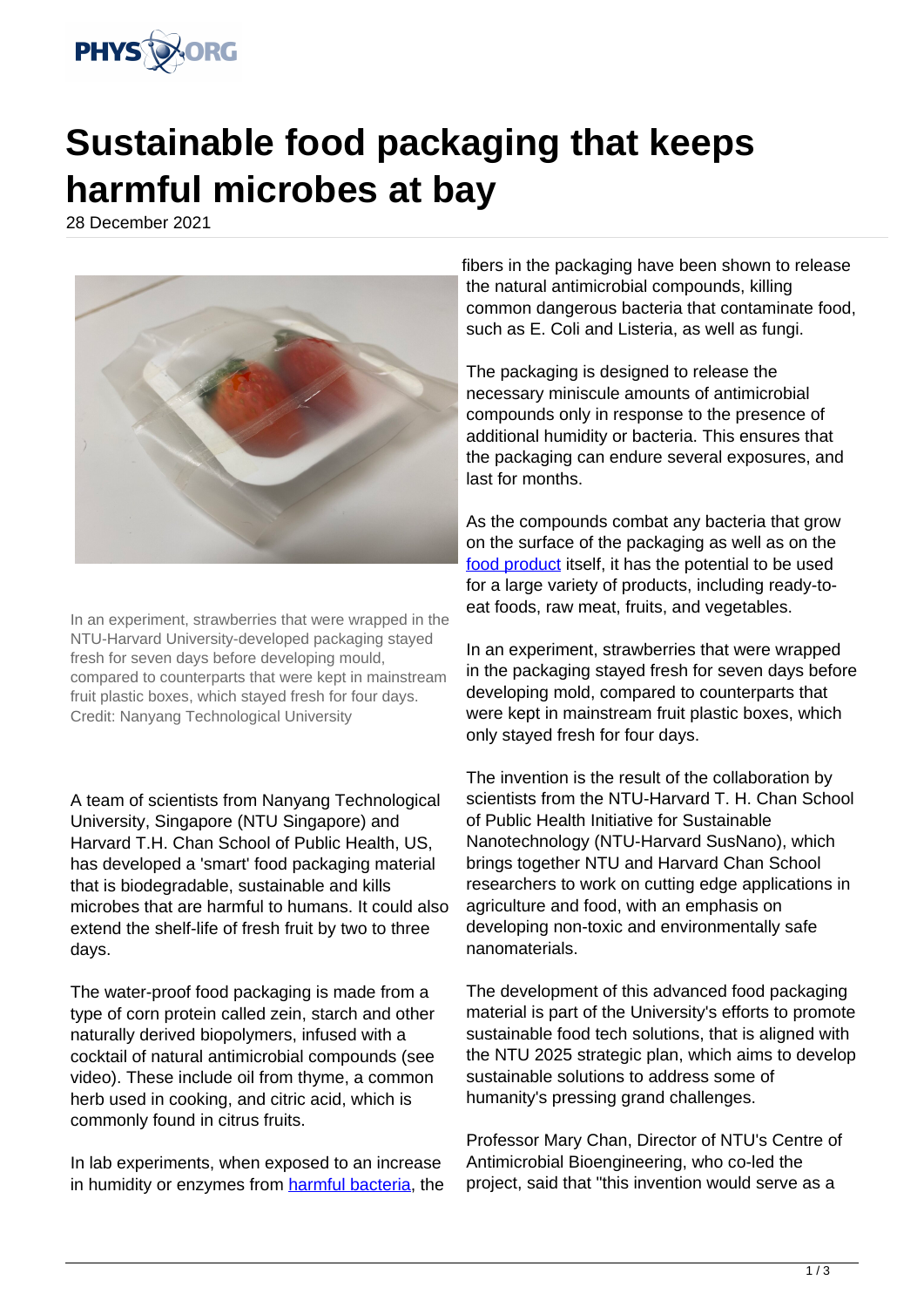

better option for packaging in the food industry, as it the industry, and we look forward to learning more has demonstrated superior antimicrobial qualities in about the wrapping and possibly adopting it for our combatting a myriad of food-related bacteria and usage someday."

fungi that could be harmful to humans. The packaging can be applied to various produces such The results of the study were published in the peeras fish, meat, vegetables, and fruits. The smart release of antimicrobials only when bacteria or high & Interfaces in October. humidity is present, provides protection only when needed thus minimizing the use of chemicals and preserving the natural composition of foods packaged."

Professor Philip Demokritou, Adjunct Professor of Environmental Health at Harvard Chan School, who the bulk of plastic waste that are polluting the is also Director of Nanotechnology and Nanotoxicology Center and Co-director of NTU-Harvard Initiative on Sustainable Nanotechnology, who co-led the study, said that "food safety and waste have become a major societal challenge of our times with immense public health and economic waste disposed of by domestic sources in 2018, impact which compromises food security. One of the most efficient ways to enhance food safetyand reduce spoilage and waste is to develop efficient biodegradable non-toxic food packaging materials. In this study, we used nature-derived compounds including biopolymers, non-toxic solvents, and nature-inspired antimicrobials and develop scalable main ingredient, zein, is also produced from corn systems to synthesize smart antimicrobial materials gluten meal, which is a waste by-product from which can be used not only to enhance food safety and quality but also to eliminate the harm to the environment and health and reduce the use of nonbiodegradable plastics at global level and promote sustainable agri-food systems."

Providing an independent assessment of the work done by the NTU research team, Mr Peter Barber, CEO of ComCrop, a Singapore company that pioneered urban rooftop farming, said that "the NTU-Harvard Chan School food packaging material would serve as a sustainable solution for companies like us who want to cut down on the usage of plastic and embrace greener alternatives. As ComCrop looks to ramp up product to boost Singapore's food production capabilities, the volume of packaging we need will increase in sync, and switching to a material such as this would help us have double the impact. The wrapping's antimicrobial properties, which could potentially extend the shelf life of our vegetables, would serve us well. The packaging material holds promise to

reviewed academic journal ACS Applied Materials

## **Cutting down on packaging waste**

The packaging industry is the largest and growing consumer of synthetic plastics derived from fossil fuels, with food packaging plastics accounting for environment.

In Singapore, packaging is a major source of trash, with data from Singapore's National Environment Agency showing that out of the 1.76 million tons of one third of it was packaging waste, and over half of it (55 percent) was plastic.

The smart food package material, when scaled up, could serve as an alternative to cut down on the amount of plastic waste, as it is biodegradable. Its using corn starch or oils in order to produce ethanol.

The food packaging material is produced by electrospinning the zein, the antimicrobial compounds with cellulose, a natural polymer starch that makes up plant cell walls, and acetic acid, which is commonly found in vinegar.

Prof Mary Chan added that "the sustainable and biodegradable active food packaging, which has inbuilt technology to keep bacteria and fungus at bay, is of great importance to the [food industry.](https://phys.org/tags/food+industry/) It could serve as an environmentally friendly alternative to petroleum-based polymers used in commercial food packaging, such as plastic, which have a significant negative environmental impact."

Prof Demokritou added that "due to the globalization of food supply and attitude shift towards a healthier lifestyle and environmentally friendly food packaging, there is a need to develop